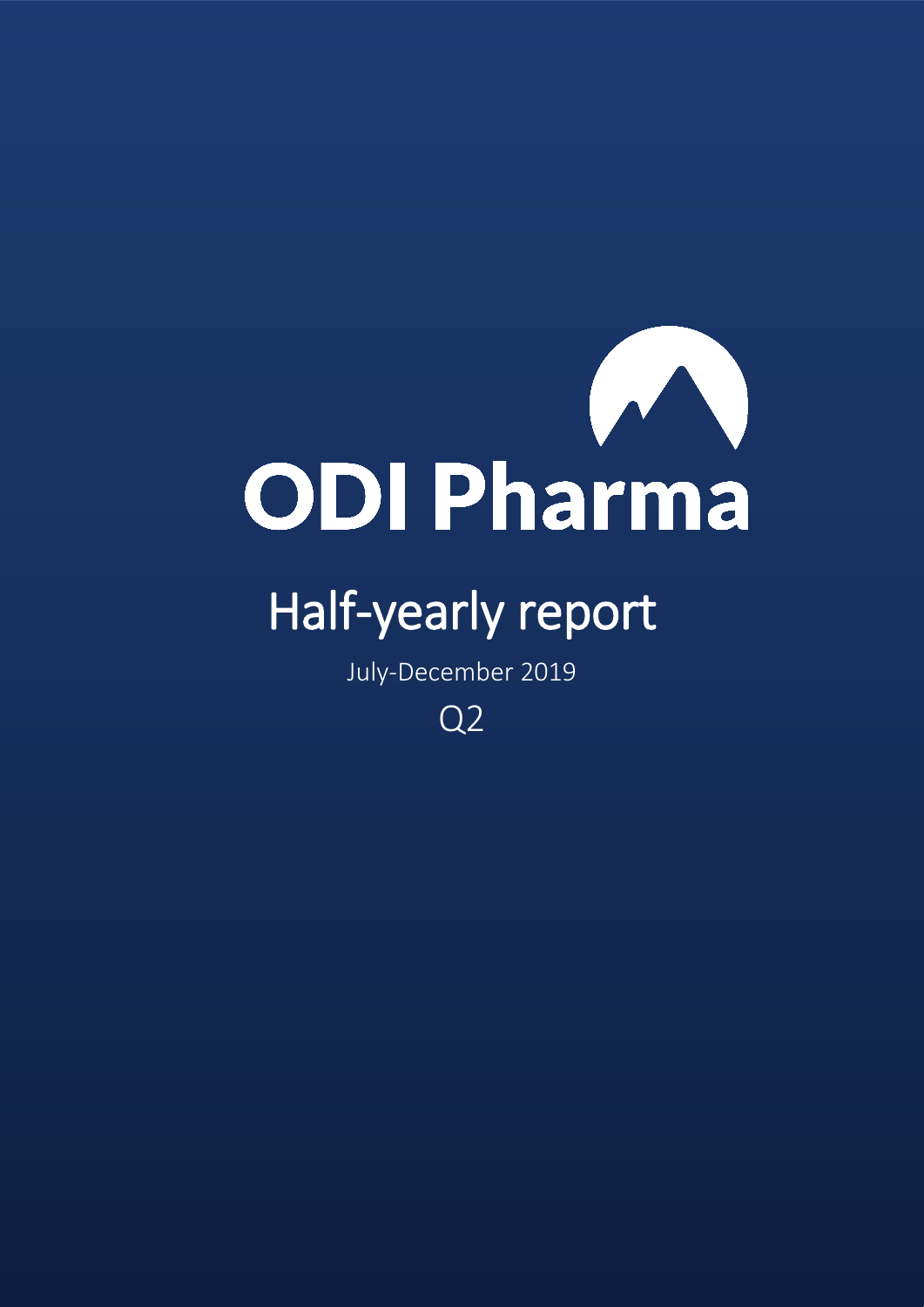## ODI PHARMA QUARTERLY REPORT

*In this half-yearly Report, the following definitions apply, unless stated otherwise: The "Company" or "ODI Pharma" refers to ODI Pharma AB with Org. number (Swedish corporate registration number) 559223-1392.*

ODI Pharma AB was formed on the 23<sup>rd</sup> of October 2019. ODI Pharma AB is the Swedish holding company of ODI *Pharma Schweiz AG and ODI Pharma Polska Sp. z o.o. The group was established on the 28 th of June 2018 when ODI Pharma Schweiz AG acquired the shares in ODI Pharma Polska Sp. z o.o..*

#### Q2 2019 (2019-10-01 – 2019-12-31)

The Group's net sales amounted to SEK 72 741 (SEK 0). The Group's loss after financial items amounted to SEK -1 401 276 (SEK -2 437 474) Result per share amounted to SEK -0,11.\* The solidity was 80%.\*\*

*\* The Company's result per share: The result for the period divided by the number of shares at the end of the period. The total number of shares as of December 31st , 2019, amounted to 12,500,000 shares. Previous to the foundation of ODI Pharma AB on the 23 rd of October, the group consisted of 1000 shares of ODI Pharma Schweiz AG and its Polish subsidiary ODI Pharma Polska Sp. Z o.o... The number of shares used for the result per share for the second quarter of 2019 was 12,500,000 (this is not identical to the average amount of shares during the quarter). The result per share based on the average number of shares (7,610,000) amounts to SEK -0,18. Note: during December 2019, ODI Pharma carried out a new share issue, which after registration in January 2020 increased the number of shares. The number of shares after the registration amounts to 15,220,000 shares. \*\* Solidity: Equity divided by total capital.* 

#### Highlights during Q1-Q2

- December Spotlight Stock Market announced that ODI Pharma was approved for listing.
- December The subscription period started in the new issue of shares.

#### Highlights after Q1-Q2

- January The interest in the new share issue was significant. The subscription rate amounted to approx. 383% and ODI Pharma received approx. SEK 25 million before issue costs.
- January The new share issue was partially registered at the Swedish Companies Registration Office. 2,579,114 shares out of the total of 2,720,000 shares that were subscribed in the new share issue, were registered.
- January The second and final part of the Company"s new share issue was registered.
- January ODI Pharma's first day of trading in the Company's share on Spotlight Stock Market commenced.
- January ODI Pharma's founders made a comment on their sell of shares.

ODI Pharma half-yearly Report Q2 July – December 2019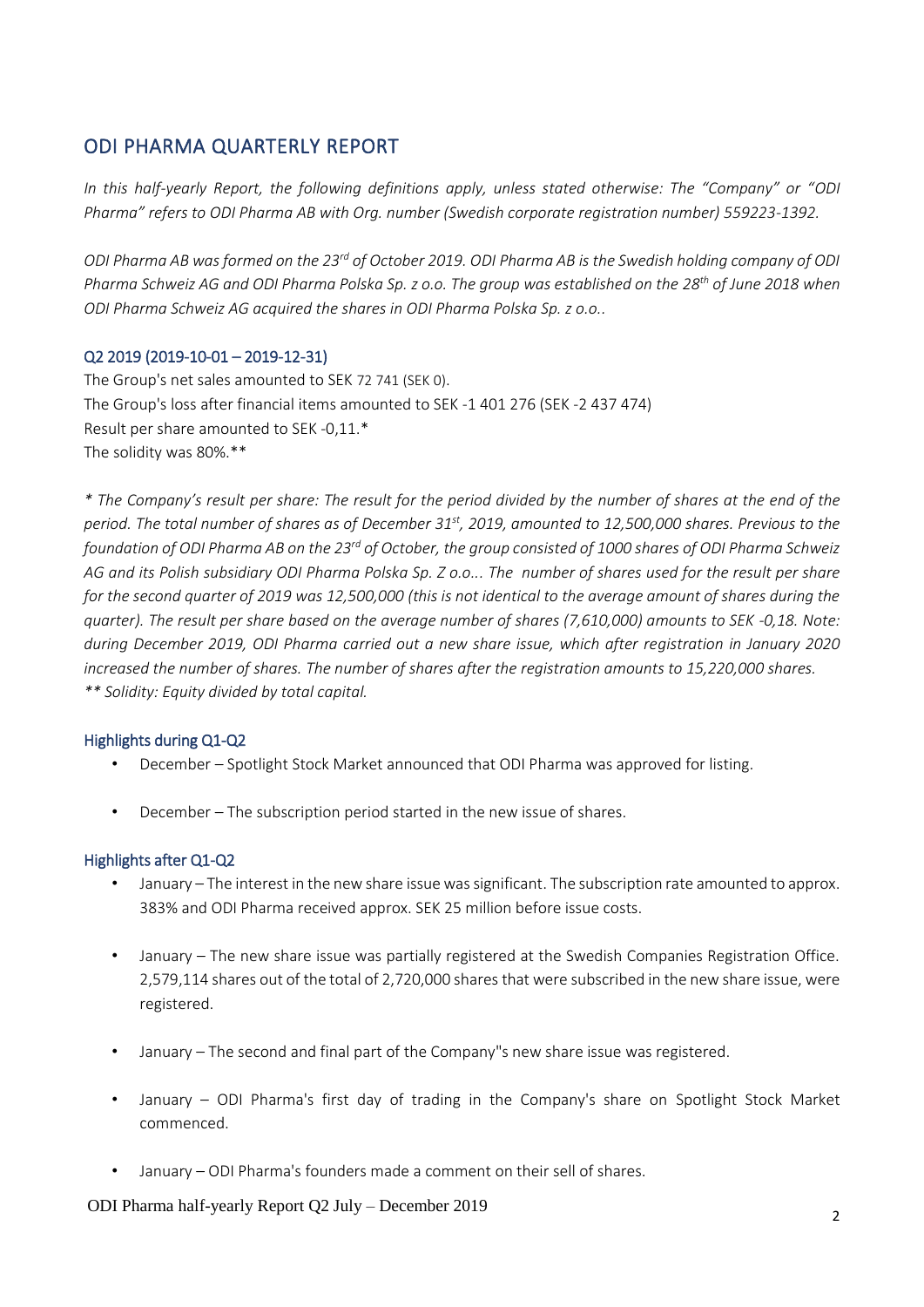## COMMENTS BY CEO DEREK SIMMROSS

*"The medical industry is continuously changing, and the time for cannabis-based products is here."*



#### 2019 – Gearing up

In 2018 we established ODI Pharma, and have since then conducted start-up of the intending to become a market leader in medical cannabis products in Poland and beyond. Medical cannabis is the catchall term for anything from dried cannabis flowers, cannabis oils, capsules, tablets, etc. The Company will focus on improving the quality of life for medical patients, by providing quality products at a reasonable cost. As promised, the co-founders are working tirelessly and without salary from ODI Pharma until revenue justifies. The founders have also capitalized the entity with approximately 8 million SEK. It is our goal to provide the most innovative products and education to achieve our strategic goals. This comes by proprietary work with modern research, and coming communication with the medical industry to assist in the application and education of medical cannabis.

We are 100% focussed on delivering for our investors. Together with our current and future partners, we are excited to build our visions. The 'Polish Strategy' in Poland is significant to the Company and its operations and an excellent starting point.

In August 2019 ODI Pharma announced its operations would be shortly consolidated under a Swedish holding company, with no structural changes to the shareholder group itself. This led to ODI Pharma getting approved for listing on Spotlight Stock Market in December, and the start of the subscription period. By January 2020, the new share issue before the listing was announced as oversubscribed by approximately 283 percent.

#### 2020 - Exciting times ahead

The market for medical cannabis in Europe is estimated to be worth 58 billion euros in 2028 (Prohibition Partners, 2019). ODI Pharma currently focuses primarily on the Polish market, with great potential for growth as Poland legalized medicinal cannabis as prescribed medication in 2017.

We are thankful that ODI Pharma is now a publicly listed company on Spotlight Stock Market. This puts ODI Pharma Group in a stronger position. Our focus going forward; is to establish ODI Pharma initially on the Polish market and build a strong revenue stream. Our efforts are split among product awareness, brand development, increasing customer base and education. We see the future of ODI Pharma Group as very bright and that the board and I are confident that we will accomplish our mission and investors will benefit from our initiatives. Our business model is the correct one in our industry as we are focusing on revenue stream with low overhead to provide a promising return profile. The industry has huge potential and we are going to make the opportunity happen! Thank you for your support!

Thank you to the investors that are participating in the future of ODI Pharma AB.

#### Derek Simmross

CEO, ODI Pharma AB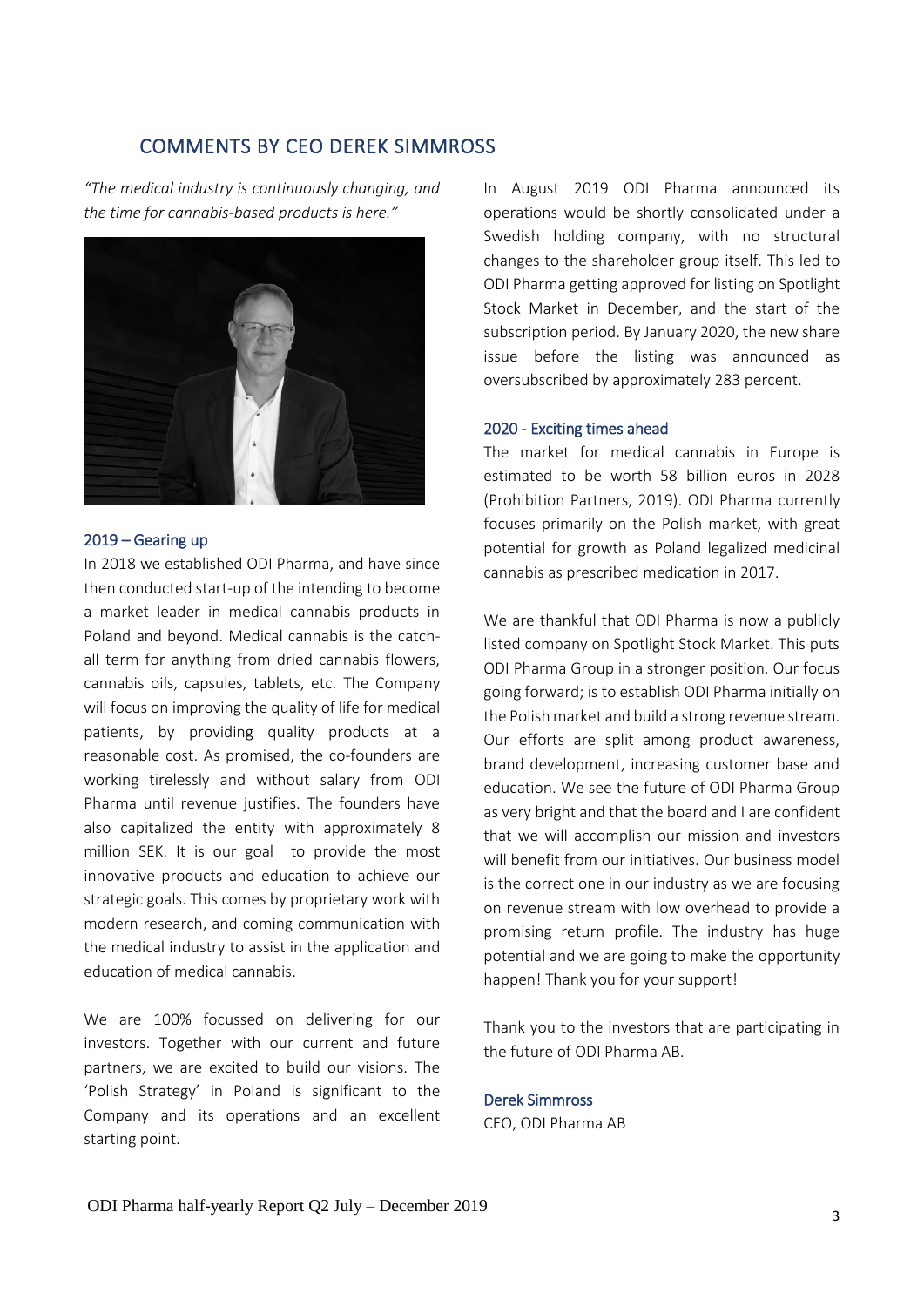## ABOUT ODI PHARMA

ODI Pharma, with its European network, subsidiaries, and affiliates, is a producer of pharmaceutical cannabis products. The founders and board members of the Company have an extensive background in the trading industry, and the medical cannabis industry as well. The Company focuses on distribution to the medical cannabis market in Poland, through its subsidiary ODI Pharma Polska Sp z. o. o. ODI Pharma AB holds 100% of the shares in the company ODI Pharma Polska Sp. z o.o. through its Swiss subsidiary ODI Pharma Schweiz AG, in which the Company owns 100% of the shares. The Swiss subsidiary is the research hub and will develop further distribution agreements in other countries. The main focus of ODI Pharma is on the medical cannabis products that are sold to clients and patients through ODI Pharma's relationships with pharmacies via wholesale distributors.

ODI Pharma's upcoming business activities will be focused on the Polish market and the Company has therefore chosen to name this business strategy the *Polish Strategy*. The financial focus implies the outsourcing of hard assets, including the cultivation, processing facilities, laboratories, storage, and logistics. ODI Pharma's operations are carried out through its subsidiary on the Polish market, which handles the imports and distribution of medical cannabis products. The Company has secured a relationship with one of the leading pharmaceutical wholesalers in Poland, NEUCA. Further, the Company has secured a valuable supply contract with one of the largest cannabis producers in Canada. The supplier is a first-tier producer who operates at the highest standards, which enables full control over the strains.

ODI Pharma believes that European clients require a wide variety of medical cannabis products of high quality to treat specific illnesses. The Company is a medical cannabis finished product producer and therefore has no cultivation operations, it has access to provide a wide variety of different strains, oils, and the latest formulations. The Company intends to provide a range of medical cannabis products which will initially, due to the regulation in Poland, be dried flowers.

#### The products

Medical cannabis comes in a range of different products with different levels of THC (Tetrahydrocannabinol) and CBD (Cannabidiol). The products that ODI Pharma is going to produce for the Polish market, per the *Polish Strategy,* are products that will be approved by the Polish governmental agencies. Initially, the products will be dried flowers, since this is the product that this far has been regulated in Poland (even though the law in Poland allows for a range of derivates from the cannabis plant). These products will be based on the raw material of fully approved cannabis imported by the Company and strategic partners. The products will be manufactured with a subsidiary of ODI Pharma's strategic partner in Poland, NEUCA. The dried flowers can be consumed by the patients in various ways following the guidelines of the pharmacists. ODI Pharma is evaluating other product types besides dried flowers to be sold on the Polish market. The Company expects these other products to hit the market during 2021.

ODI Pharma intends to be up-to-date on trends and regulatory requirements and future products may, therefore, differ from the current products. The market demand decides what type of medical cannabis products the Company will supply, which the Company's flexible business model enables. The production of the products is fully integrated with NEUCA. The current market price of dried flowers in Poland is approx. EUR 14.00-15.25 per gram, ODI Pharma intends to at least match this price, while still providing high-quality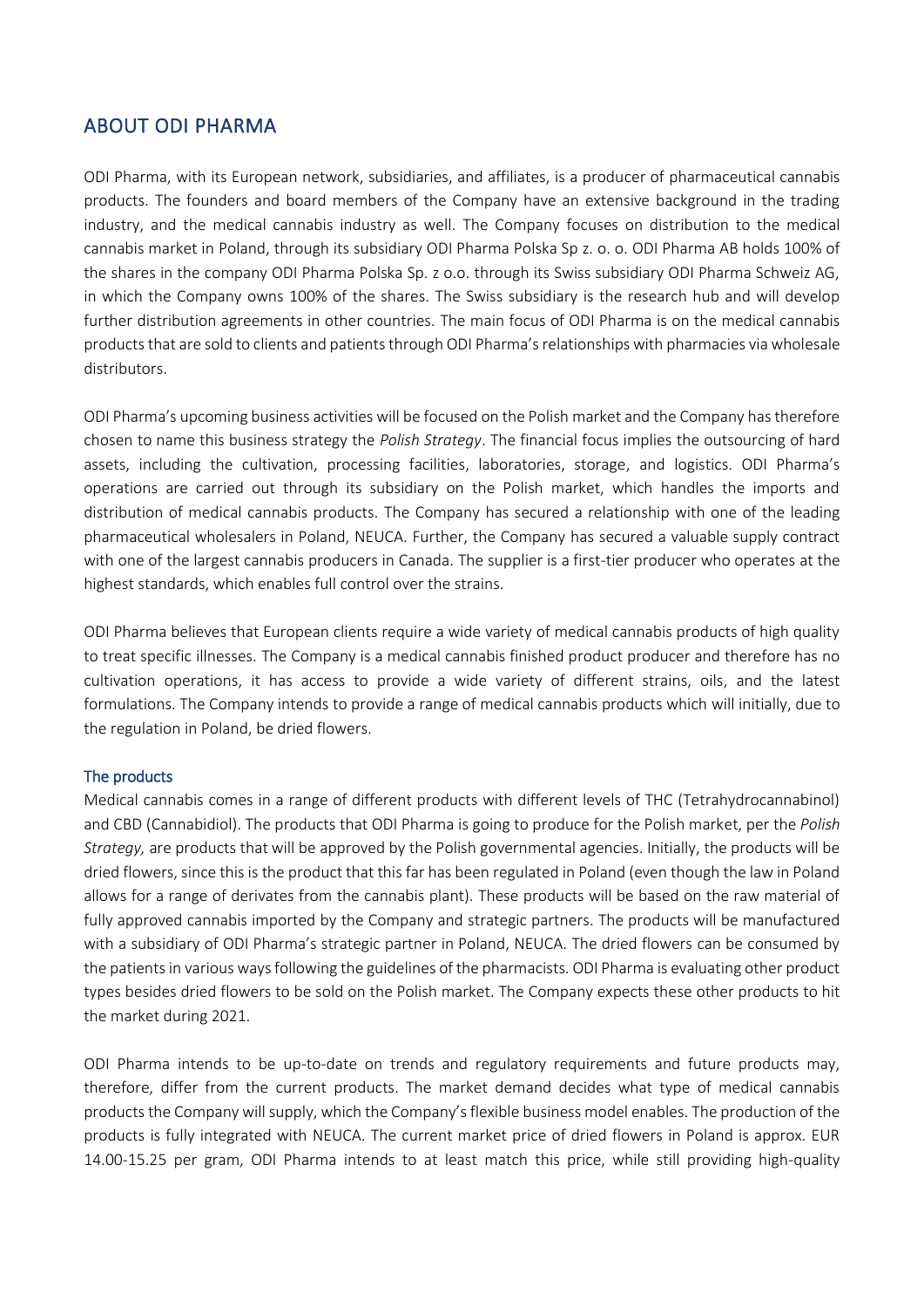products. Whatever product type of medical cannabis ODI Pharma provides, the objective is to be cost-efficient concerning what has previously been stated.

#### Target groups

There is a total of about 40+ indications in which medical cannabis may potentially show results in terms of efficacy. The Supreme Pharmaceutical Chamber of Poland (Naczelna Izba Aptekarska) estimates an immediate market demand of 300,000 patients by 2025. Jędrzej Sadowski, the author of the bill legalizing cannabis, estimates 300,000 patients as well. ODI Pharma assumes that it will take some years to reach the potential patients' number that uses the product and the Company estimate that this will be reached in 2025. The Polish regulations do not limit the prescriptions for medical cannabis concerning certain ailments – therefore all physicians have the authorization to prescribe medical cannabis to all their patients and all types of illnesses. The Supreme Pharmaceutical Chamber of Poland suggested the application with treatable conditions including nausea caused by chemotherapy, epilepsy, symptoms of multiple sclerosis and chronic pain.

## ABOUT THE HALF-YEARLY REPORT

#### Group structure

ODI Pharma AB was formed on the 23<sup>rd</sup> of October 2019. ODI Pharma AB is the Swedish holding company of ODI Pharma Schweiz AG (100%). ODI Pharma Schweiz AG has an ownership of 100% in ODI Pharma Polska Sp. z o.o. The group was established on the 28<sup>th</sup> of June 2018 (the "Group") when ODI Pharma Schweiz AG acquired the shares in ODI Pharma Polska Sp. z o.o..

#### Auditor´s review

The quarterly report has not been reviewed by the Company's auditor.

#### Revenue and operating results

The Group's revenue amounted to SEK 80,397 (SEK 0) in the second quarter and resulted in an operating income of SEK -1,345,134 (SEK - 2,336,518). Majority of the operating expenses was for external consultants. The holding company, ODI Pharma AB, has not generated any revenues during the quarter, operating expenses for external consultants and service provider amounted to SEK -526,231.

#### Balance sheet and solidity

ODI Pharma AB was registered with the Swedish Companies Registration Office on the 23<sup>rd</sup> of October 2019 with a Shareholder Equity of SEK 500,000. The company has no long-term liabilities. The group was established on the 28<sup>th</sup> of June 2018.

Total assets of the Group amounted to SEK 28,594,868 (SEK 4,469,468) and consisted primarily of subscription agreements from investors (other current receivables) and cash at bank. The solidity of the Group was 80% (90%) at quarter end.

The holding company, ODI Pharma AB, stated total assets of SEK 26,277,786 consisting primarily of receivables relating to new share issue in progress (other current receivables). The solidity of ODI Pharma AB was 81%.

#### Cash flow and investments

Cash flow from operations amounted in the Group to SEK -1,492,265 (SEK -1,613,623). Cash flow from financing and investment activities amounted to SEK 497,268 (SEK -9,851), primarily through the new share issue at the foundation of ODI Pharma AB, resulting in a cash flow for the period from July to December 2019 of SEK -

ODI Pharma half-yearly Report Q2 July – December 2019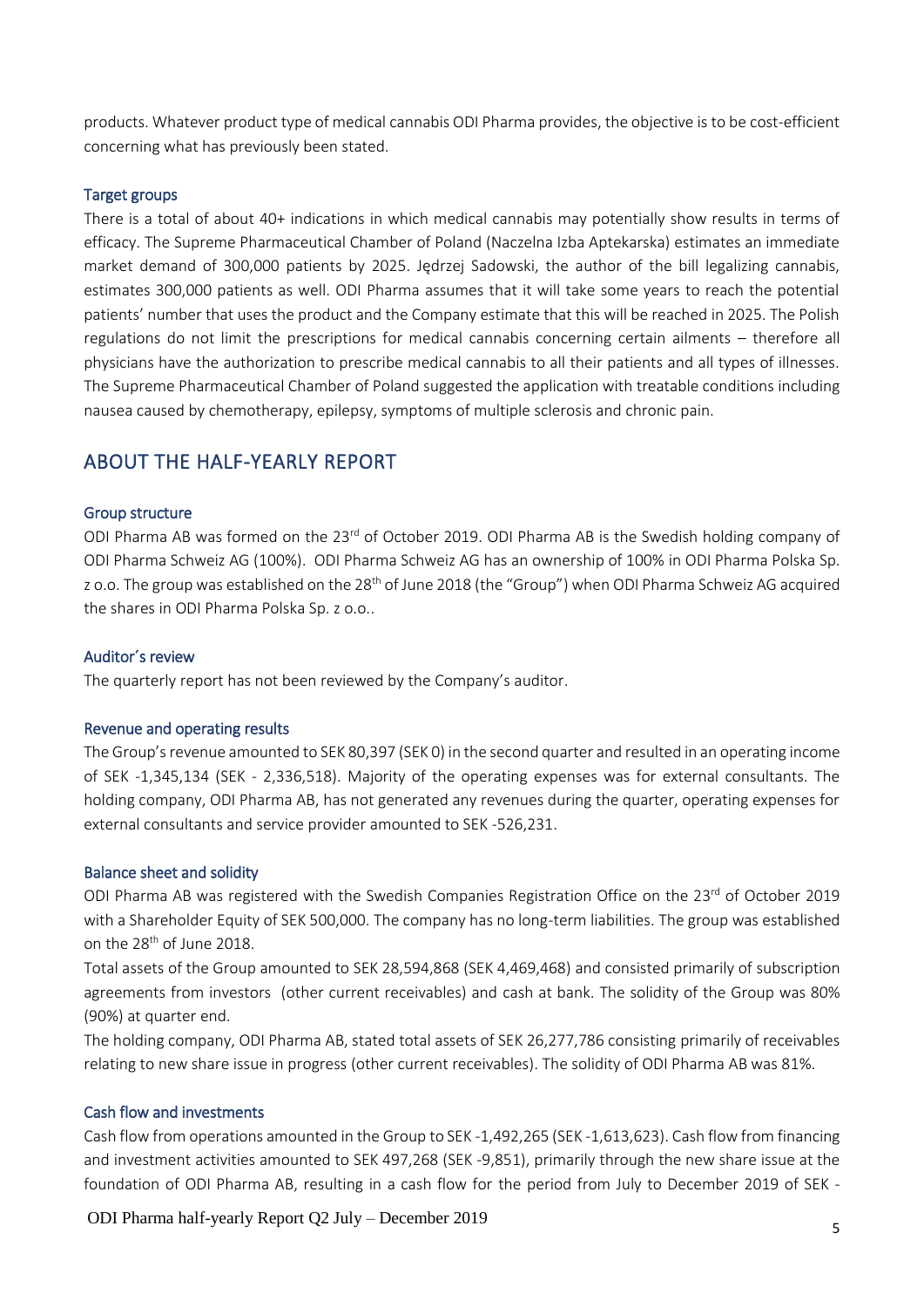994,997. The holding company, ODI Pharma AB, showed a cash flow after financing and investment activity of SEK 280,983.

#### The share

The shares of ODI Pharma were listed on Spotlight Stock Market on January 23<sup>rd</sup>, 2020. The short name/ticker is ODI and the ISIN code is SE0013409760.

On December 31<sup>st</sup>, 2019 the number of shares in ODI Pharma AB amounted to 12,500,000 shares. During December 2019, ODI Pharma carried out a new share issue, which after registration in January 2020 increased the number of shares. The number of shares after the registration amounts to 15,220,000 shares. Every share equals the same rights to the Company´s assets and results.

#### **Warrants**

No warrants are outstanding to any party.

#### **Shareholders**

The table below presents the current shareholders, at the date of this report, with more than 5 percent of the votes and capital in ODI Pharma AB.

| Name               | Number of shares | The proportion of     |
|--------------------|------------------|-----------------------|
|                    |                  | votes and capital (%) |
| Volker Wiederrich  | 6,255,898        | 41,10                 |
| Derek Simmross     | 6,250,000        | 41,06                 |
| Other shareholders | 2,714,102        | 17,84                 |
| Total              | 15,220,000       | 100.00                |

#### Financial calendar

| $1st$ of October 2019 – 30 <sup>th</sup> of June 2020 |
|-------------------------------------------------------|
| May 28 <sup>th</sup> 2020                             |
| August 27 <sup>th</sup> 2020                          |
| November 27 <sup>th</sup> 2020                        |
| December 17 <sup>th</sup> 2020                        |
|                                                       |

#### Accounting policy of the quarterly report

The financial statements of ODI Pharma AB, as well as the ODI Pharma Group, are prepared per the Swedish Annual Accounts Act and the standards of the Swedish Accounting Standards Board (BFNAR) 2012:1 (K3) and Spotlight's Rules and Regulations, as applicable. Consolidated accounts include parent company and subsidiaries in which parent company direct or indirectly owns shares that is more than 50% of the votes. Intangible and tangible assets is at the acquisition value reduced with accumulated depreciation according to plan and eventually write downs. Depreciation is done linear in relation to expected useful life. The financial overview of ODI Pharma's subsidiaries were prepared in the local currency (CHF for the Swiss subsidiary and PLN for the Polish subsidiary). For this report the local currencies have been recalculated to SEK in the financial overview, based on data from Sveriges Riksbank on the 31st December 2019, respectively the average exchange rate for the presented time frame.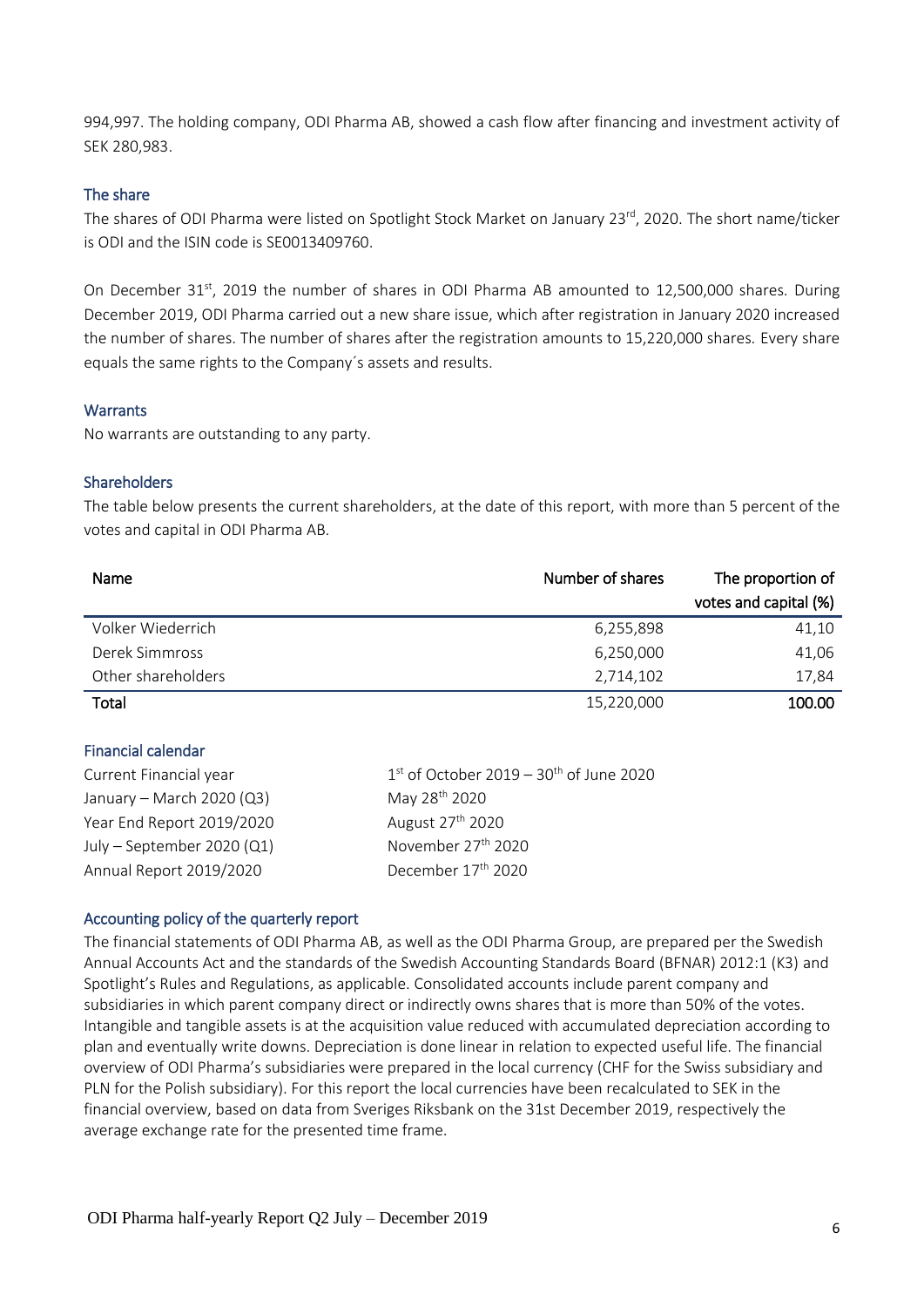#### Common Control Transaction

During the financial year, ODI Pharma AB acquired ODI Pharma Schweiz AG from the previous owners through a related party transaction. The acquisition was carried out through a promissory note of CHF 100,000, which, in accordance with an established agreement, was subject to set-off in connection with a new issue using K3 currency conversion principle. K3 does not comment on common control transactions and in the absence of guidance, the company has chosen to report the transaction based on the former group's book values, since the newly formed company is not considered an acquirer in the transaction. This means that ODI Pharma Sweden AB's consolidated accounts are a continuation of what was previously reported in the ODI Pharma Switzerland Group and the comparative figures presented are the ODI Pharma Switzerland Group's financial information for 2018, adjusted for differences in accounting principles.

#### Operational risks and uncertainties

The risks and uncertainties that ODI Pharma's operations are exposed to are summaries related to factors such as development, competition, permissions, capital requirements, customers, suppliers/manufacturers, currencies and interest rates.

#### Submission of quarterly report

Stockholm, February 27<sup>th</sup>, 2020 ODI Pharma AB The Board of Directors

#### For further information, please contact

Derek Simmross, CEO E-mail: info@odipharma.com Website:<https://www.odipharma.com/>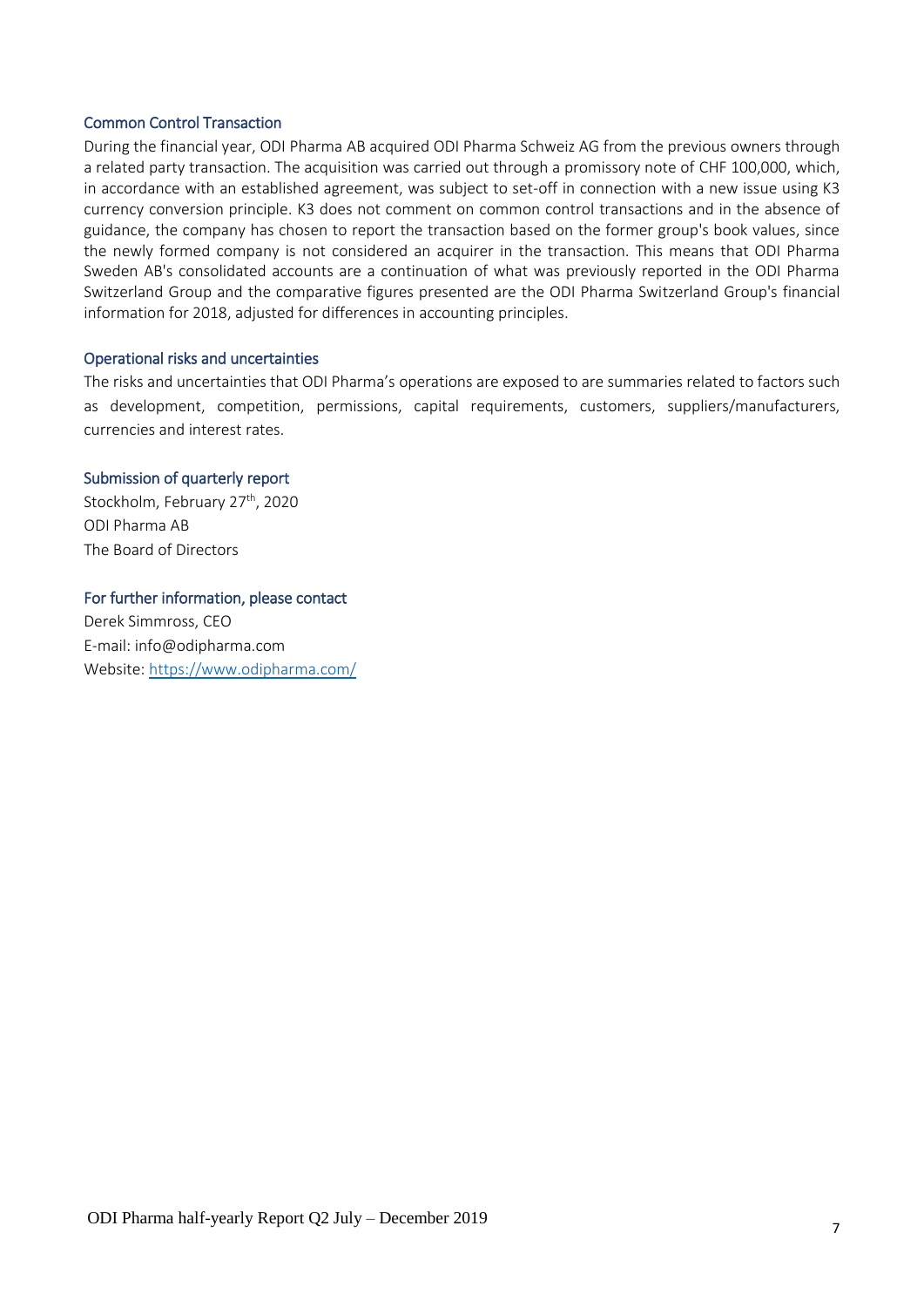*ODI Pharma AB was formed on the 23rd of October 2019. ODI Pharma AB is the Swedish holding company of ODI Pharma Schweiz AG and ODI Pharma Polska Sp. z o.o. The group was established on the 28th of June 2018.* 

## INCOME STATEMENT – THE GROUP

| <b>SEK</b>                                      | 2019-10-01<br>2019-12-31<br>3 months | 2018-10-01<br>2018-12-31<br>$\frac{3}{2}$ months | 2019-07-01<br>2019-12-31<br>6 months | 2018-07-01<br>2018-12-31<br>6 months |
|-------------------------------------------------|--------------------------------------|--------------------------------------------------|--------------------------------------|--------------------------------------|
|                                                 |                                      |                                                  |                                      |                                      |
| Revenue                                         |                                      |                                                  |                                      |                                      |
| Net Sales                                       | 72 741                               | $\overline{0}$                                   | 216 953                              | 0                                    |
| Other operating income                          | 7656                                 | $\Omega$                                         | 7654                                 | $\mathbf{0}$                         |
|                                                 | 80 397                               | $\overline{0}$                                   | 224 607                              | $\mathbf 0$                          |
| <b>Operating expenses</b>                       |                                      |                                                  |                                      |                                      |
| Cost of goods sold                              | $\Omega$                             |                                                  |                                      |                                      |
| <b>External expenses</b>                        | $-1407070$                           | $-2336518$                                       | $-2204770$                           | $-2348190$                           |
| Personal expenses                               | 0                                    | $\Omega$                                         | $\mathbf 0$                          | 0                                    |
| Depreciation and amortisation                   | $-782$                               | $\Omega$                                         | $-1246$                              | $\Omega$                             |
| Other operating expenses                        | $-17679$                             | 0                                                | $-17744$                             | $\Omega$                             |
| Operating cost                                  | $-1$ 425 531                         | -2 336 518                                       | -2 223 760                           | -2 348 190                           |
| Operating income                                | $-1345134$                           | $-2336518$                                       | -1 999 153                           | -2 348 190                           |
|                                                 |                                      |                                                  |                                      |                                      |
| Income from financial items                     |                                      |                                                  |                                      |                                      |
| Financial income                                | 19                                   | $\Omega$                                         | $\mathbf 0$                          | $\Omega$                             |
| Financial expenses                              | $-1760$                              | $-3340$                                          | $-6047$                              | $-3340$                              |
| Exchange gain/ losses                           | $-54401$                             | $-97616$                                         | $-44804$                             | $-97616$                             |
| Income after financial items                    | $-1401276$                           | $-2437474$                                       | $-2050004$                           | $-2449146$                           |
| Income before taxes                             | $-1401276$                           | $-2437474$                                       | $-2050004$                           | $-2449146$                           |
|                                                 |                                      |                                                  |                                      |                                      |
| Taxes                                           | $-3825$                              | $\mathsf{O}\xspace$                              | $-10826$                             | $\mathbf{O}$                         |
| Net income                                      | $-1405101$                           | $-2437474$                                       | -2 060 830                           | $-2449146$                           |
|                                                 |                                      |                                                  |                                      |                                      |
| Number of shares in the beginning of the period | 0                                    | 0                                                | 0                                    | 0                                    |
| Number of shares in the end of the period       | 15 220 000                           | 0                                                | 15 220 000                           | 0                                    |
| Average number of shares                        | 7610000                              | 0                                                | 7610000                              | 0                                    |
| Earnings per share, sek                         | $-0,18$                              | 0,00                                             | $-0,27$                              | 0,00                                 |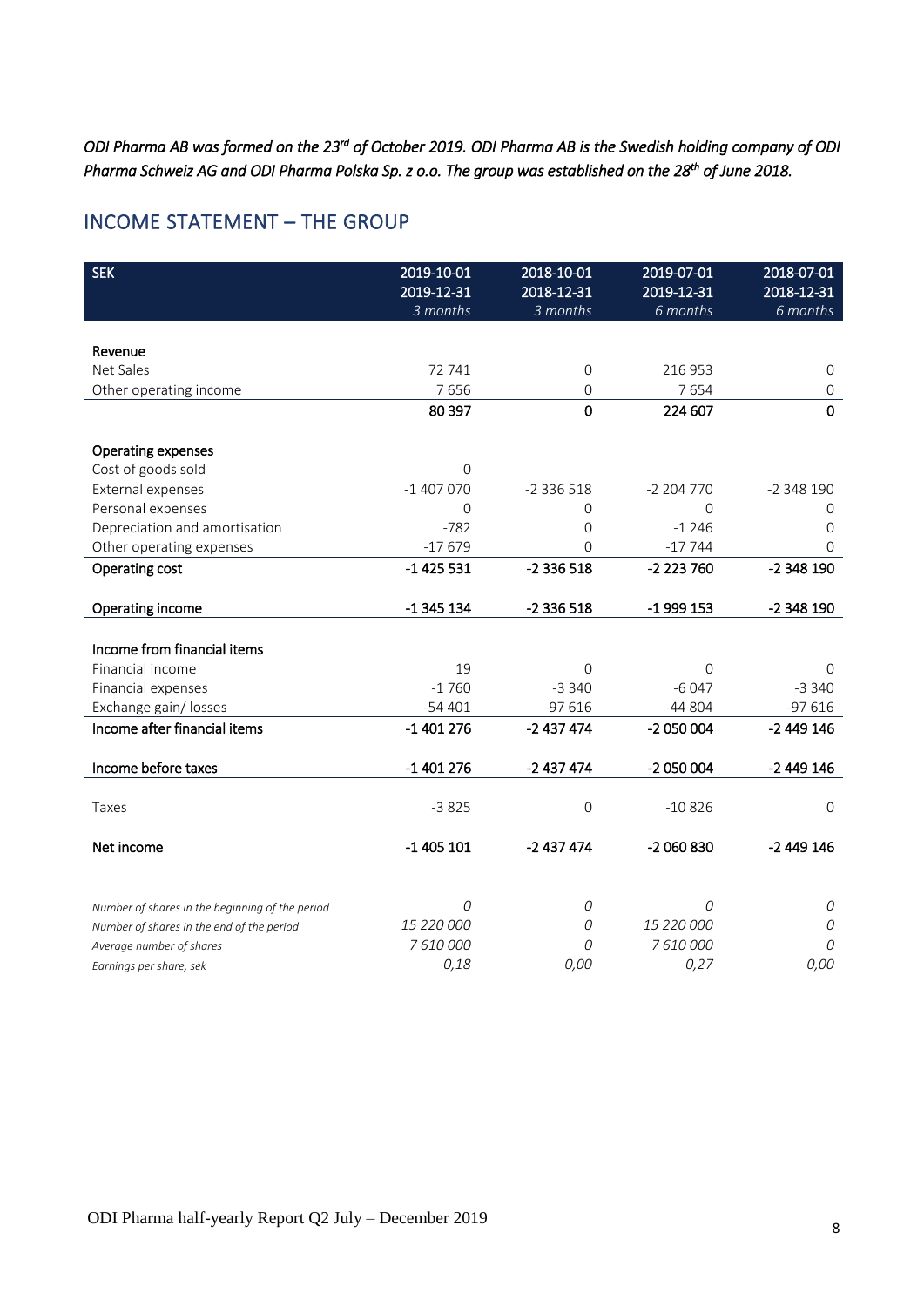## BALANCE SHEET – THE GROUP

| <b>SEK</b>                          | 2019-12-31    | 2019-06-30          |
|-------------------------------------|---------------|---------------------|
| Assets                              |               |                     |
| Subscribed Capital unpaid           | 25 024 000    | $\mathsf{O}\xspace$ |
| <b>Fixed assets</b>                 |               |                     |
| Tangible assets                     |               |                     |
| Equipment, machines, tools          | 9 0 9 4       | 7608                |
|                                     | 9 0 9 4       | 7608                |
|                                     |               |                     |
| <b>Total Fixed assets</b>           | 9094          | 7608                |
|                                     |               |                     |
| <b>Current Assets</b>               |               |                     |
|                                     |               |                     |
| Receivables                         |               |                     |
| Trade receivables                   | 3 1 5 9       | $\mathsf{O}\xspace$ |
| Other current receivables           | 98 163        | 39 601              |
| prepaid expenses and accrued income | 27 400        | 1796                |
|                                     |               |                     |
| Cash and cash equivavalents         | 3 4 3 0 5 2   | 4 4 2 0 4 6 3       |
|                                     |               |                     |
| <b>Total current assets</b>         | 3 5 6 1 7 7 4 | 4 4 6 1 8 6 0       |
| <b>Total assets</b>                 | 28 594 868    | 4 4 69 4 68         |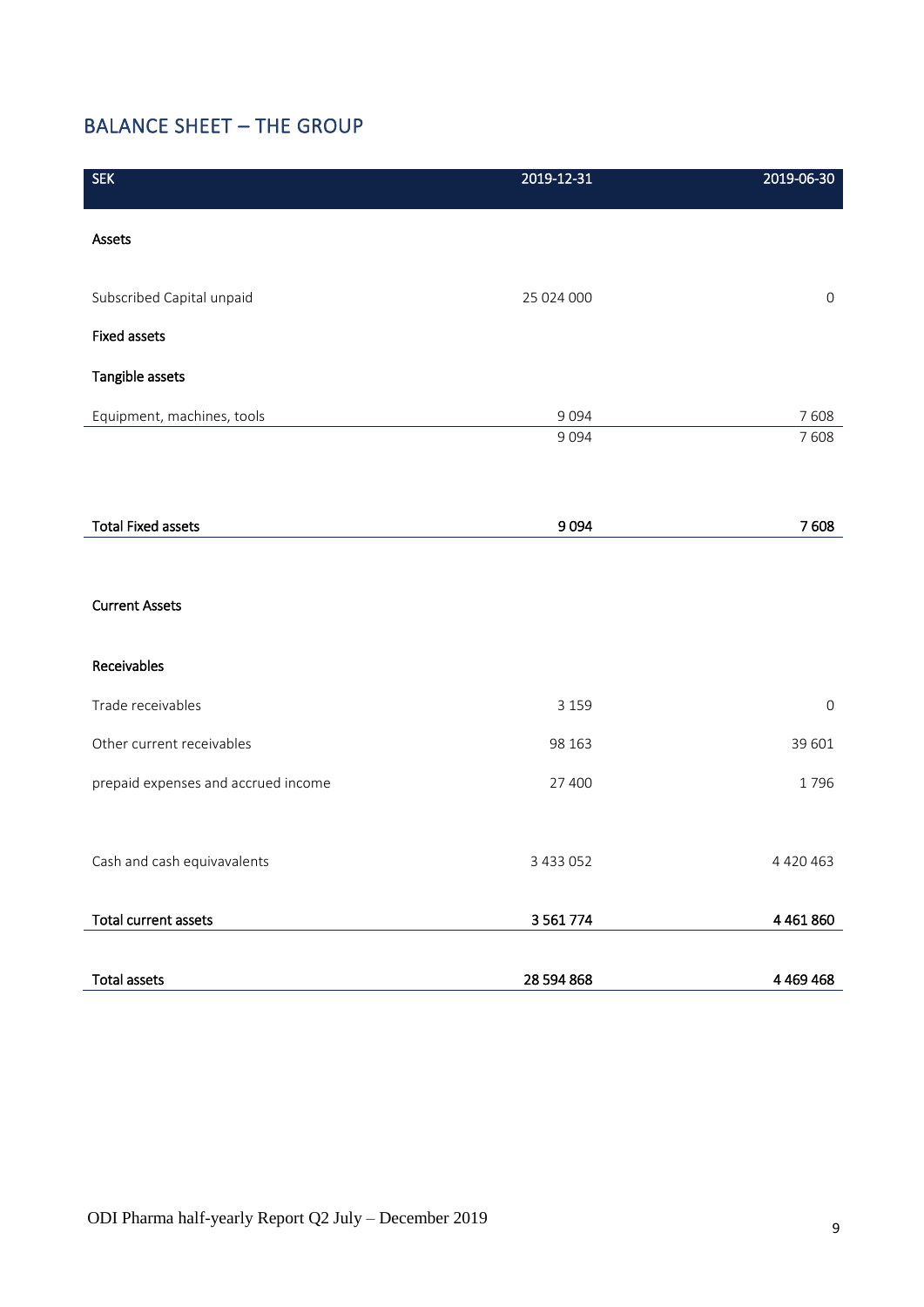| <b>SEK</b>                          | 2019-12-31 | 2019-06-30  |
|-------------------------------------|------------|-------------|
| <b>Equity and liabilities</b>       |            |             |
| Equity                              |            |             |
| Share capital                       | 500 000    | $\Omega$    |
| New Share issue in progress         | 108 800    | $\Omega$    |
| Other contributed capital           | 24 306 665 | 5 182 373   |
| Retained earnings                   | $-2060830$ | $-1138891$  |
| <b>Total Equity</b>                 | 22 854 635 | 4 043 482   |
|                                     |            |             |
| <b>Current liablities</b>           |            |             |
| Account payables                    | 1078516    | 44 3 7 8    |
| <b>Tax Liabilites</b>               | 297 123    | 292 534     |
| other current liabilites            | 967 200    | $\Omega$    |
| Accrued expenses and prepaid income | 3 397 394  | 89074       |
|                                     | 5740233    | 425 986     |
| <b>Total Equity and Liabilities</b> | 28 594 868 | 4 4 69 4 68 |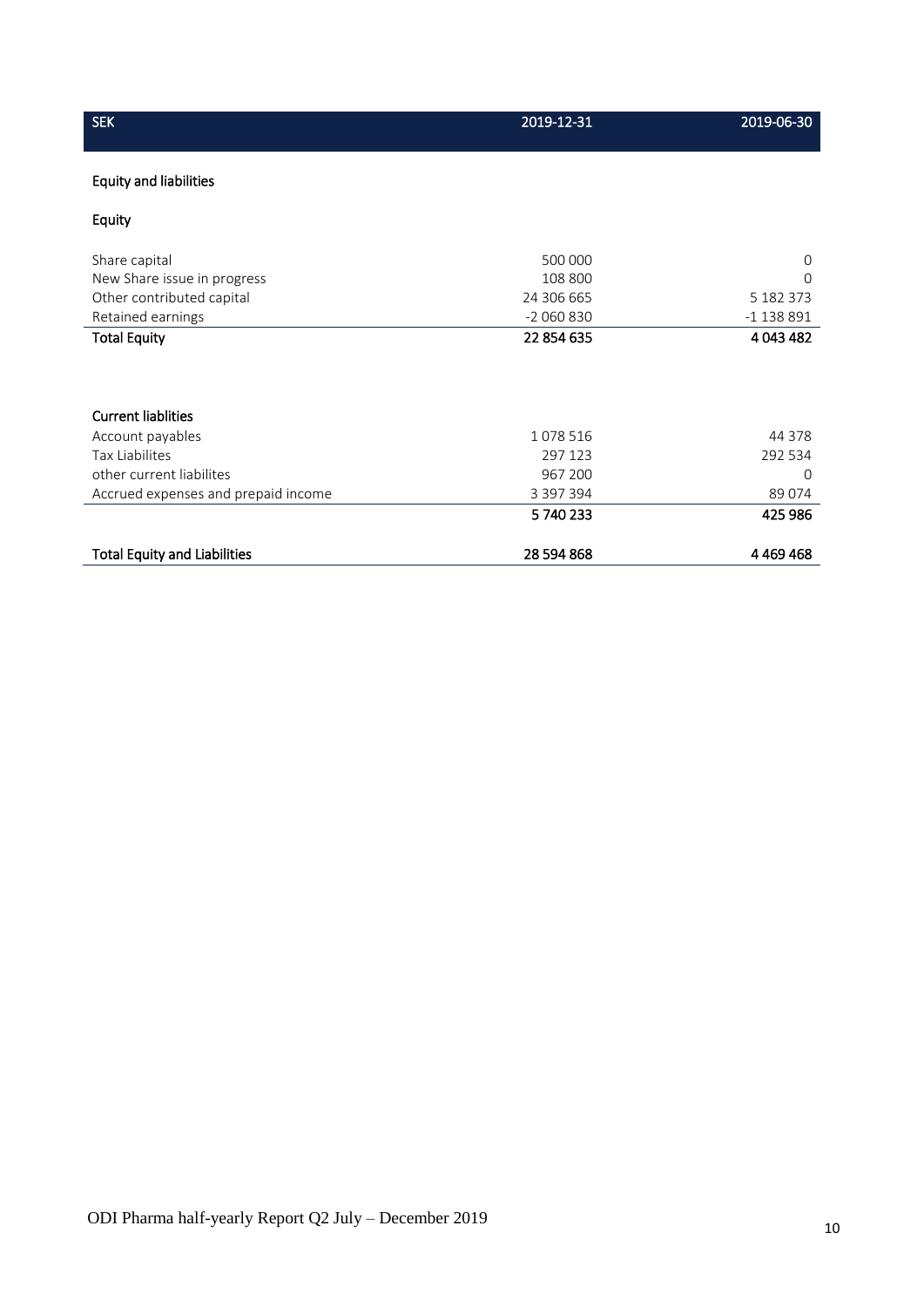## CASH FLOW STATEMENT – THE GROUP

| Operations<br>Operating result<br>$-1999153$<br>$-2348190$<br>Adjustment for non cash flow items<br>Depreciations, amortisations and gains and<br>losses of fixed assets<br>$-1246$<br>$\mathbf 0$<br>Currency exchange rates differences<br>0<br>22 255<br>Other non cash flow items<br>$-2720$<br>52 201<br>-1 997 679<br>-2 273 734<br>Received interest<br>0<br>$\Omega$<br>Paid interest<br>$-6047$<br>$-3340$<br>Received interest<br>0<br>0<br>Paid tax<br>$-55541$<br>$-10826$<br>Cash flow from operation before change in<br>working capital<br>$-2014552$<br>-2 332 615<br>Cash flow form change in working capital<br>Increase(-) Decrease(+) of operating<br>receivables<br>$-67615$<br>$-87325$<br>Increase(+) Decrease(-) of operating liabilities<br>609 612<br>786 607<br>Cash flow from operations<br>-1 492 265<br>$-1613623$<br>Investment activities<br>Investments in tangible fixed assets<br>$-9851$<br>$-2732$<br>Cash flow form investment activities<br>$-2732$<br>$-9851$<br>Financing activities<br>New shares issue<br>500 000<br>$\mathbf 0$<br>Cash from finance activities<br>500 000<br>0<br>Cash flow for the period<br>$-1623474$<br>-994 997<br>Liquid funds at the beginning of the period<br>4 4 2 0 4 6 3<br>7 438 461<br>Effects of exchange rate changes on cash<br>$-97616$<br>7586<br>Liquid fund at the end of the period<br>5 717 371<br>3 433 052 | <b>SEK</b> | 2019-07-01<br>2019-12-31<br>6 months | 2018-07-01<br>2018-12-31<br>6 months |
|--------------------------------------------------------------------------------------------------------------------------------------------------------------------------------------------------------------------------------------------------------------------------------------------------------------------------------------------------------------------------------------------------------------------------------------------------------------------------------------------------------------------------------------------------------------------------------------------------------------------------------------------------------------------------------------------------------------------------------------------------------------------------------------------------------------------------------------------------------------------------------------------------------------------------------------------------------------------------------------------------------------------------------------------------------------------------------------------------------------------------------------------------------------------------------------------------------------------------------------------------------------------------------------------------------------------------------------------------------------------------------------------------|------------|--------------------------------------|--------------------------------------|
|                                                                                                                                                                                                                                                                                                                                                                                                                                                                                                                                                                                                                                                                                                                                                                                                                                                                                                                                                                                                                                                                                                                                                                                                                                                                                                                                                                                                  |            |                                      |                                      |
|                                                                                                                                                                                                                                                                                                                                                                                                                                                                                                                                                                                                                                                                                                                                                                                                                                                                                                                                                                                                                                                                                                                                                                                                                                                                                                                                                                                                  |            |                                      |                                      |
|                                                                                                                                                                                                                                                                                                                                                                                                                                                                                                                                                                                                                                                                                                                                                                                                                                                                                                                                                                                                                                                                                                                                                                                                                                                                                                                                                                                                  |            |                                      |                                      |
|                                                                                                                                                                                                                                                                                                                                                                                                                                                                                                                                                                                                                                                                                                                                                                                                                                                                                                                                                                                                                                                                                                                                                                                                                                                                                                                                                                                                  |            |                                      |                                      |
|                                                                                                                                                                                                                                                                                                                                                                                                                                                                                                                                                                                                                                                                                                                                                                                                                                                                                                                                                                                                                                                                                                                                                                                                                                                                                                                                                                                                  |            |                                      |                                      |
|                                                                                                                                                                                                                                                                                                                                                                                                                                                                                                                                                                                                                                                                                                                                                                                                                                                                                                                                                                                                                                                                                                                                                                                                                                                                                                                                                                                                  |            |                                      |                                      |
|                                                                                                                                                                                                                                                                                                                                                                                                                                                                                                                                                                                                                                                                                                                                                                                                                                                                                                                                                                                                                                                                                                                                                                                                                                                                                                                                                                                                  |            |                                      |                                      |
|                                                                                                                                                                                                                                                                                                                                                                                                                                                                                                                                                                                                                                                                                                                                                                                                                                                                                                                                                                                                                                                                                                                                                                                                                                                                                                                                                                                                  |            |                                      |                                      |
|                                                                                                                                                                                                                                                                                                                                                                                                                                                                                                                                                                                                                                                                                                                                                                                                                                                                                                                                                                                                                                                                                                                                                                                                                                                                                                                                                                                                  |            |                                      |                                      |
|                                                                                                                                                                                                                                                                                                                                                                                                                                                                                                                                                                                                                                                                                                                                                                                                                                                                                                                                                                                                                                                                                                                                                                                                                                                                                                                                                                                                  |            |                                      |                                      |
|                                                                                                                                                                                                                                                                                                                                                                                                                                                                                                                                                                                                                                                                                                                                                                                                                                                                                                                                                                                                                                                                                                                                                                                                                                                                                                                                                                                                  |            |                                      |                                      |
|                                                                                                                                                                                                                                                                                                                                                                                                                                                                                                                                                                                                                                                                                                                                                                                                                                                                                                                                                                                                                                                                                                                                                                                                                                                                                                                                                                                                  |            |                                      |                                      |
|                                                                                                                                                                                                                                                                                                                                                                                                                                                                                                                                                                                                                                                                                                                                                                                                                                                                                                                                                                                                                                                                                                                                                                                                                                                                                                                                                                                                  |            |                                      |                                      |
|                                                                                                                                                                                                                                                                                                                                                                                                                                                                                                                                                                                                                                                                                                                                                                                                                                                                                                                                                                                                                                                                                                                                                                                                                                                                                                                                                                                                  |            |                                      |                                      |
|                                                                                                                                                                                                                                                                                                                                                                                                                                                                                                                                                                                                                                                                                                                                                                                                                                                                                                                                                                                                                                                                                                                                                                                                                                                                                                                                                                                                  |            |                                      |                                      |
|                                                                                                                                                                                                                                                                                                                                                                                                                                                                                                                                                                                                                                                                                                                                                                                                                                                                                                                                                                                                                                                                                                                                                                                                                                                                                                                                                                                                  |            |                                      |                                      |
|                                                                                                                                                                                                                                                                                                                                                                                                                                                                                                                                                                                                                                                                                                                                                                                                                                                                                                                                                                                                                                                                                                                                                                                                                                                                                                                                                                                                  |            |                                      |                                      |
|                                                                                                                                                                                                                                                                                                                                                                                                                                                                                                                                                                                                                                                                                                                                                                                                                                                                                                                                                                                                                                                                                                                                                                                                                                                                                                                                                                                                  |            |                                      |                                      |
|                                                                                                                                                                                                                                                                                                                                                                                                                                                                                                                                                                                                                                                                                                                                                                                                                                                                                                                                                                                                                                                                                                                                                                                                                                                                                                                                                                                                  |            |                                      |                                      |
|                                                                                                                                                                                                                                                                                                                                                                                                                                                                                                                                                                                                                                                                                                                                                                                                                                                                                                                                                                                                                                                                                                                                                                                                                                                                                                                                                                                                  |            |                                      |                                      |
|                                                                                                                                                                                                                                                                                                                                                                                                                                                                                                                                                                                                                                                                                                                                                                                                                                                                                                                                                                                                                                                                                                                                                                                                                                                                                                                                                                                                  |            |                                      |                                      |
|                                                                                                                                                                                                                                                                                                                                                                                                                                                                                                                                                                                                                                                                                                                                                                                                                                                                                                                                                                                                                                                                                                                                                                                                                                                                                                                                                                                                  |            |                                      |                                      |
|                                                                                                                                                                                                                                                                                                                                                                                                                                                                                                                                                                                                                                                                                                                                                                                                                                                                                                                                                                                                                                                                                                                                                                                                                                                                                                                                                                                                  |            |                                      |                                      |
|                                                                                                                                                                                                                                                                                                                                                                                                                                                                                                                                                                                                                                                                                                                                                                                                                                                                                                                                                                                                                                                                                                                                                                                                                                                                                                                                                                                                  |            |                                      |                                      |
|                                                                                                                                                                                                                                                                                                                                                                                                                                                                                                                                                                                                                                                                                                                                                                                                                                                                                                                                                                                                                                                                                                                                                                                                                                                                                                                                                                                                  |            |                                      |                                      |
|                                                                                                                                                                                                                                                                                                                                                                                                                                                                                                                                                                                                                                                                                                                                                                                                                                                                                                                                                                                                                                                                                                                                                                                                                                                                                                                                                                                                  |            |                                      |                                      |
|                                                                                                                                                                                                                                                                                                                                                                                                                                                                                                                                                                                                                                                                                                                                                                                                                                                                                                                                                                                                                                                                                                                                                                                                                                                                                                                                                                                                  |            |                                      |                                      |
|                                                                                                                                                                                                                                                                                                                                                                                                                                                                                                                                                                                                                                                                                                                                                                                                                                                                                                                                                                                                                                                                                                                                                                                                                                                                                                                                                                                                  |            |                                      |                                      |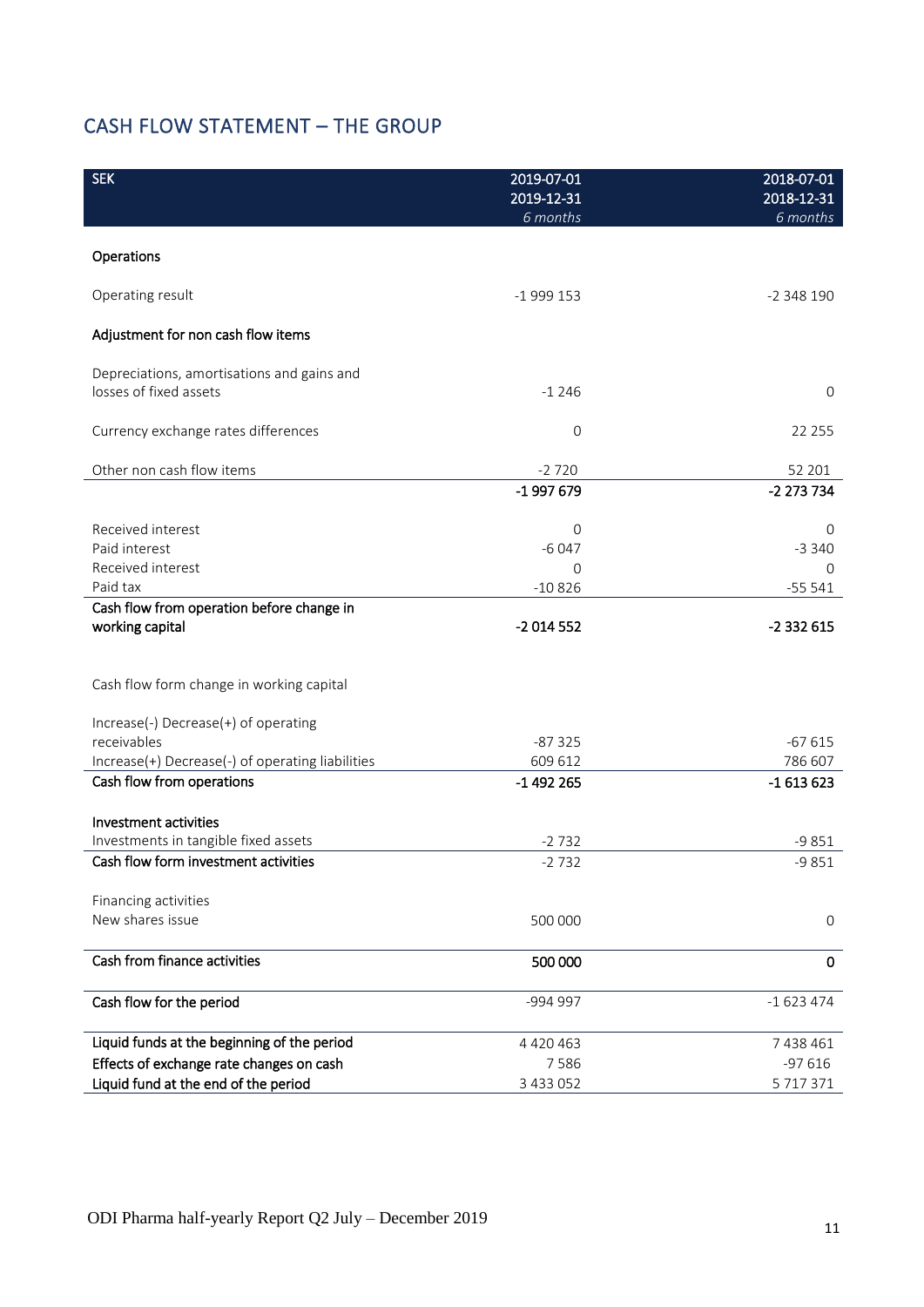## INCOME STATEMENT – ODI PHARMA AB

| <b>SEK</b>                    | $2019 - 10 - 21$<br>2019-12-31 |  |
|-------------------------------|--------------------------------|--|
|                               | 3 months                       |  |
|                               |                                |  |
| Revenue                       |                                |  |
| Net Sales                     | $\overline{O}$                 |  |
| Other operating income        | $\mathbf{O}$                   |  |
|                               | $\mathbf 0$                    |  |
|                               |                                |  |
| Rörelsens kostnader           |                                |  |
| Cost of goods sold            | $\Omega$                       |  |
| External expenses             | $-526231$                      |  |
| Personal expenses             | $\mathbf 0$                    |  |
| Depreciation and amortisation | $\mathbf 0$                    |  |
| Other operating expenses      | $\Omega$                       |  |
| Operating cost                | $-526231$                      |  |
| Operating income              | $-526231$                      |  |
|                               |                                |  |
| Income from financial items   |                                |  |
| Financial income              | $\mathbf 0$                    |  |
| Financial expenses            | $\mathbf 0$                    |  |
| Exchange gain/losses          | $\Omega$                       |  |
| Income after financial items  | $-526231$                      |  |
| Income before taxes           |                                |  |
|                               | $-526231$                      |  |
| Taxes                         | $\mathbf 0$                    |  |
|                               |                                |  |
| Net income                    | $-526231$                      |  |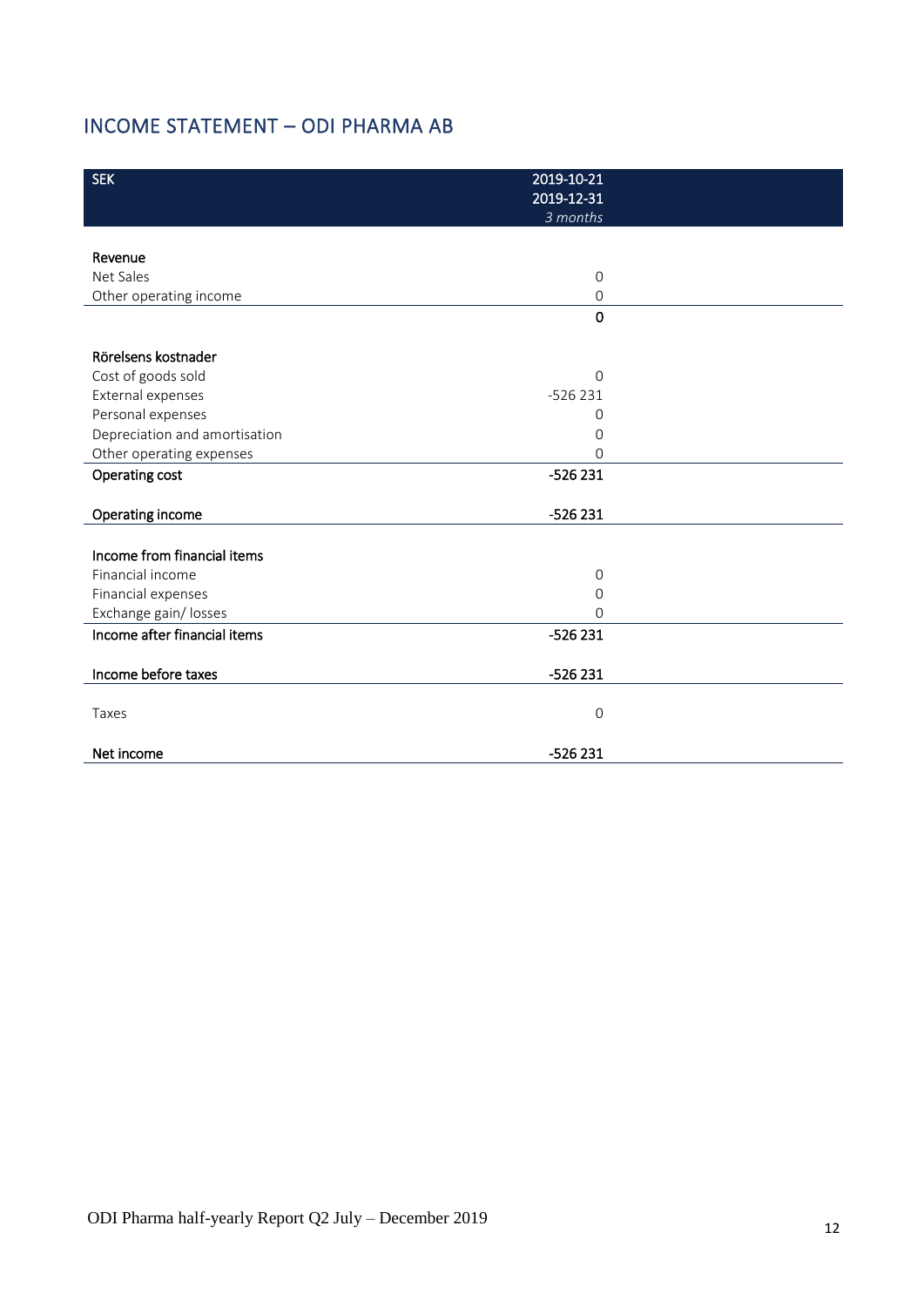## BALANCE SHEET – ODI PHARMA AB

| <b>SEK</b>                          | 2019-12-31 |
|-------------------------------------|------------|
| Assets                              |            |
| Subscribed Capital Unpaid           | 25 024 000 |
| <b>Fixed assets</b>                 |            |
| <b>Financial fixed assets</b>       |            |
| Shares in group companies           | 967 200    |
| <b>Total Fixed assets</b>           | 967 200    |
|                                     |            |
| <b>Current Assets</b>               |            |
|                                     |            |
| Receivables                         |            |
| prepaid expenses and accrued income | 5 6 0 3    |
|                                     |            |
| Cash and cash equivalents           | 280 983    |
| Total current assets                | 286 586    |
|                                     |            |
| <b>Total assets</b>                 | 26 277 786 |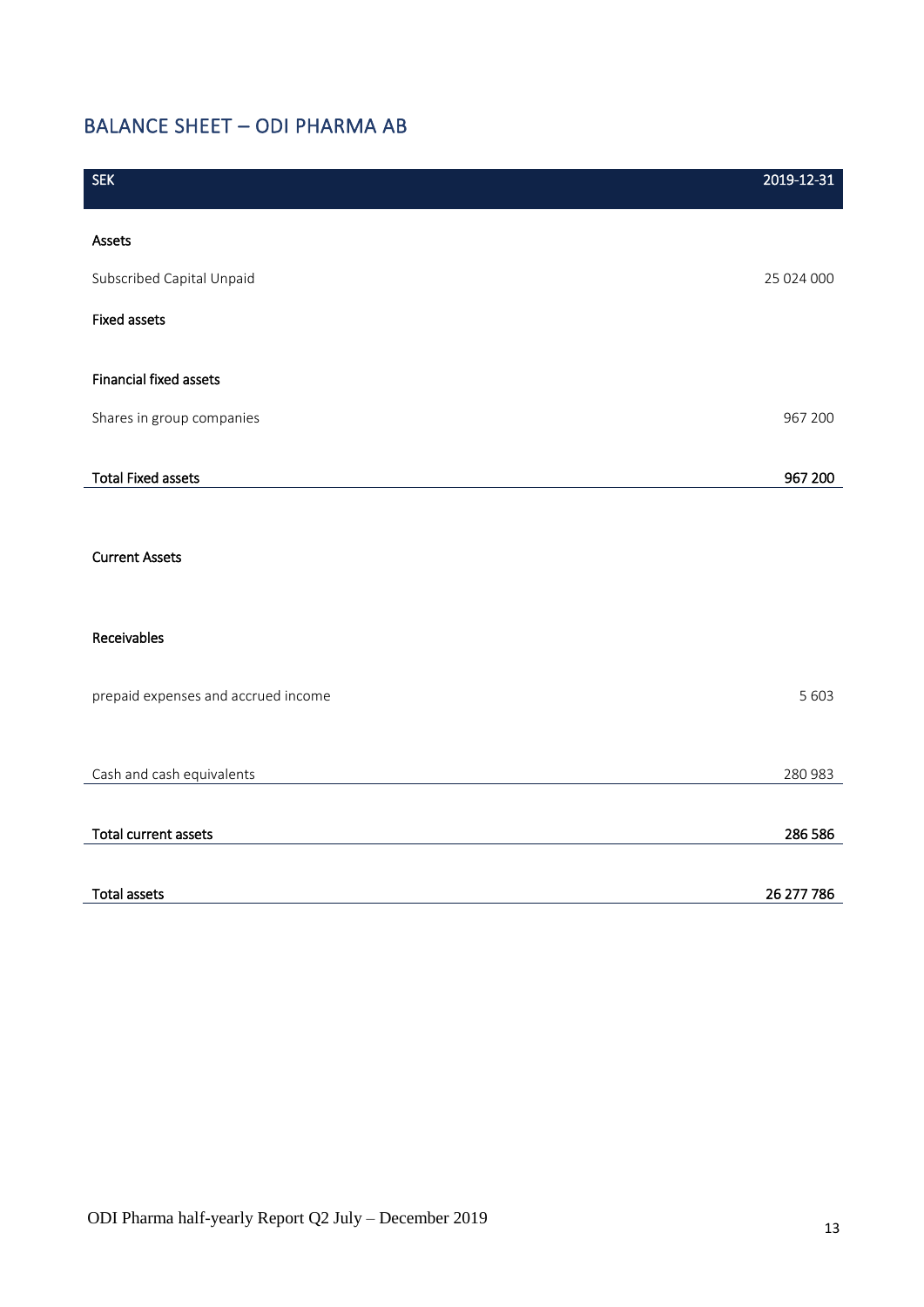### Equity and liabilities

| Equity                              |               |
|-------------------------------------|---------------|
| Restricted equity                   |               |
| Share capital                       | 500 000       |
| New share issue in progress         | 108 800       |
| Share premium reserve               | 21 213 765    |
| Non restricted equity               |               |
| Profit or loss for the period       | $-526231$     |
| <b>Total Equity</b>                 | 21 296 334    |
|                                     |               |
|                                     |               |
|                                     |               |
| <b>Current liablities</b>           |               |
| Account payables                    | 641788        |
| Liablities to group companies       | 86006         |
| Other current liabilites            | 967 200       |
| Accrued expenses and prepaid income | 3 2 8 6 4 5 8 |
|                                     | 4 981 452     |
|                                     |               |
| <b>Total Equity and Liabilities</b> | 26 277 786    |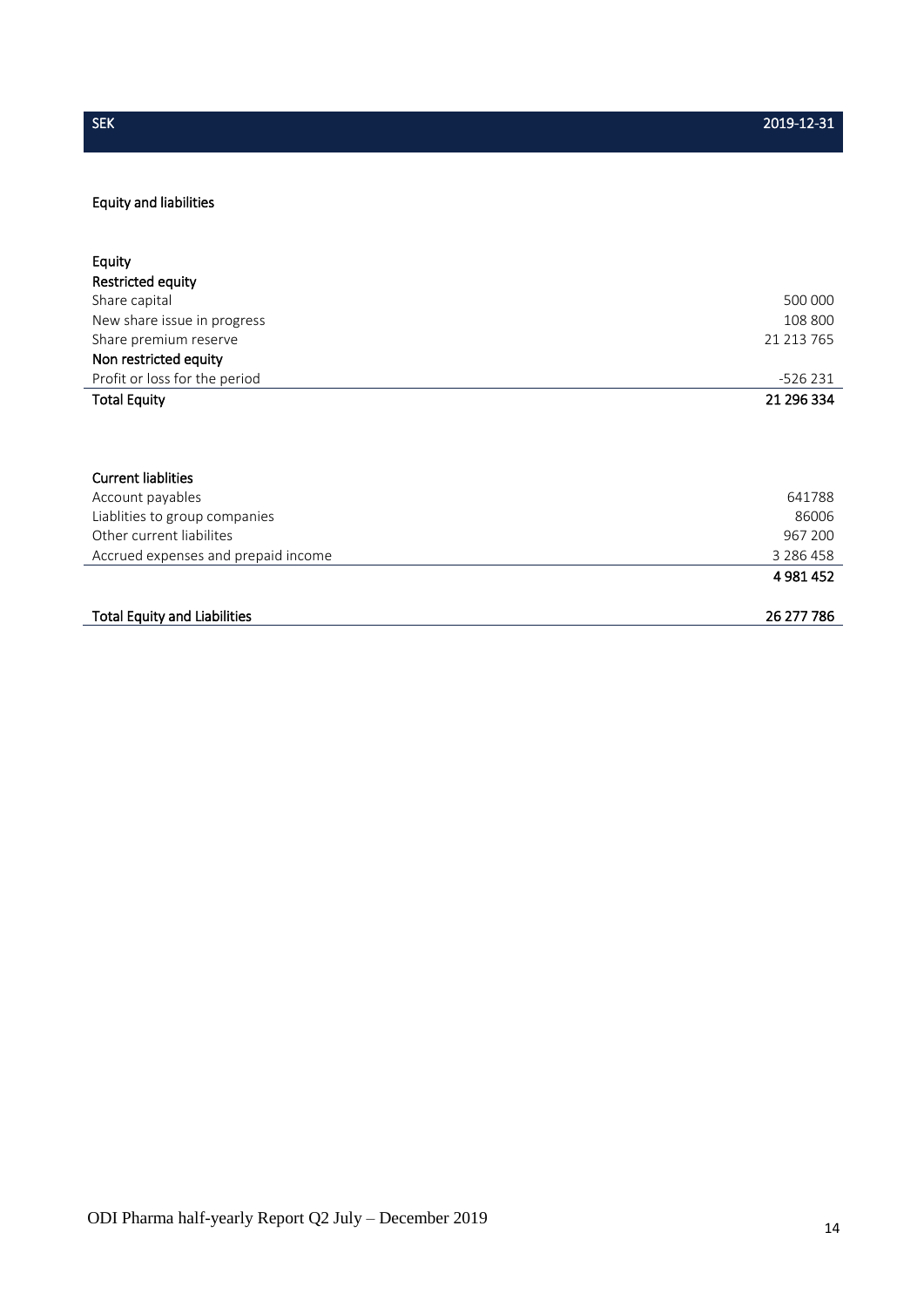## CASH FLOW STATEMENT – ODI PHARMA AB

| <b>SEK</b>                                                                    | 2019-10-21<br>$-2019-12-31$ |
|-------------------------------------------------------------------------------|-----------------------------|
| Operations                                                                    |                             |
| Operating income                                                              | $-526231$                   |
|                                                                               |                             |
|                                                                               | $-526231$                   |
| Cash flow from operation before change in working capital                     | $-526231$                   |
| Cash flow form change in working capital                                      |                             |
| Increase(-) Decrease(+) of operating receivables                              | $-5603$                     |
| Increase(+) Decrease(-) of operating liabilities<br>Cash flow from operations | 312 817<br>$-219017$        |
|                                                                               |                             |
| Investment activities                                                         |                             |
| Investments in tangible fixed assets                                          | $\mathbf 0$                 |
| Cash flow form investment activities                                          | 0                           |
|                                                                               |                             |
| Financing activities<br>New shares issue                                      |                             |
| Cash from financial activities                                                | 500 000<br>500 000          |
|                                                                               |                             |
| Cash flow for the period                                                      | 280 983                     |
| Liquid funds at the begining of the period                                    | 0                           |
| Effects of exchange rate changes on cash                                      | $\Omega$                    |
| Liquid fund at the end of the period                                          | 280 983                     |